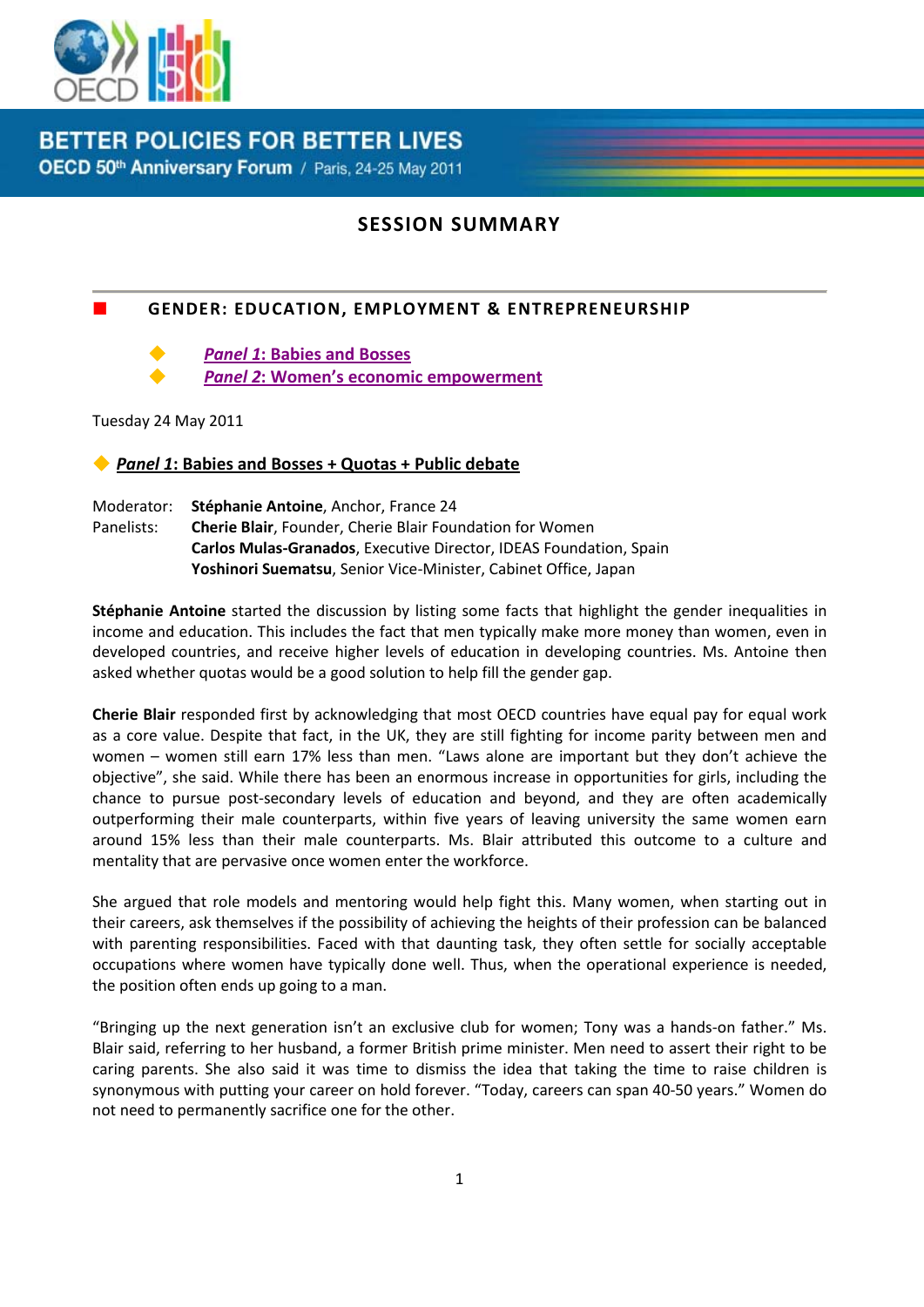**Carlos Mulas-Granados** pointed to the overall lack of female role models, and the difficulty of changing the culture of the labour market. He said that many organisations admit that the main reason for paying women less is the assumption that they might leave the company to have children and raise a family. Though there are new initiatives that support employees who work from home, these traditional attitudes were still prevalent and many people still believe that 'real' men do not take paternity leave. Mr. Mulas-Granados argued that if there was compulsory paternity leave for men that there would be far less discrimination.

Many people may think of Spain as a male-dominated culture, he said, but many male-dominated occupations are on the decline. The employment growth rate of women in the tertiary sector is 6%, compared to 3% for men in Spain, reflecting increased levels of education for women. While female rolemodeling was important, men should be encouraged to find qualified women to fill positions too. Quotas may be the only way to do this, he believed. "It is not that difficult to change certain mentalities, it can be done within a decade if there are certain things happening at the same time on the political and the educational side," he said.

Policy can help, and Ms. Blair highlighted Scandinavia which discourages fathers from transferring all of their paternity leave to mothers, so obliging each caregiver to spend time parenting. Moreover, it is not just about having the right but also about being able to exercise that right without penalty, she said. What good is parental leave if the man is not allowed to leave work at 5pm to pick-up his child from day care? A distant or absentee father is not good for children or society generally.

As for female quotas, Ms. Blair encouraged a shift of focus to middle management rather than at executive board level, since women often get stuck in the middle ranks. Targets were useful at every level of business, she said, but there were downsides. Only 1% of board members of companies on the FTSE 100 interviewed for their position. Executive boards are not the panacea. Of the FTSE 100 companies, just five are led by women. One report about women on boards, the Davies report, recommended that one third of board members should be women–you need about 30% of female representation before you can really make a difference.

Mr. Mulas-Granados cited two reasons why quotas worked well in politics: First, they set an example for other generations to follow, and second, they forced men to seek out suitable women for positions, he said.

**Yoshinori Suematsu** noted there was a trend of increasing female recruitment in typically male sectors and industries. Furthermore, the fertility rate has dropped dramatically. Part of this has been the choice between career and family. In Japan, only 1.7% of men take parental leave and they spend less than an hour per day minding children. Japan is in the process of setting performance targets and undergoing welfare reforms. "Without the participation of women in the industrial sector we can't bear the burden of the social welfare system, Mr. Suematsu said. "There are too many older people and so few young people", he said. The cost of social security in Japan has ballooned from US\$ 170 billion in the 1980s to over US\$1 trillion today, he said. And it is expected to reach US\$1.5 trillion by 2025. "Who can bear that?" he asked.

A participant from Costa Rica which, he pointed out, has a female president, asked the panel to suggest some public policies that might improve people's private lives. Mr. Mulas-Granados suggested more working from home to help alleviate long working days and save fuel and energy. Employers should also hold meetings earlier in the morning to enable parents to finish their workday earlier. And, he said, parents should be allowed a certain number of days, in the year, where they can take care of their children, if they are sick. Ms. Blair mentioned the example of Xerox's flexible sick leave policy, where parents could look after their sick children and then make up the hours later.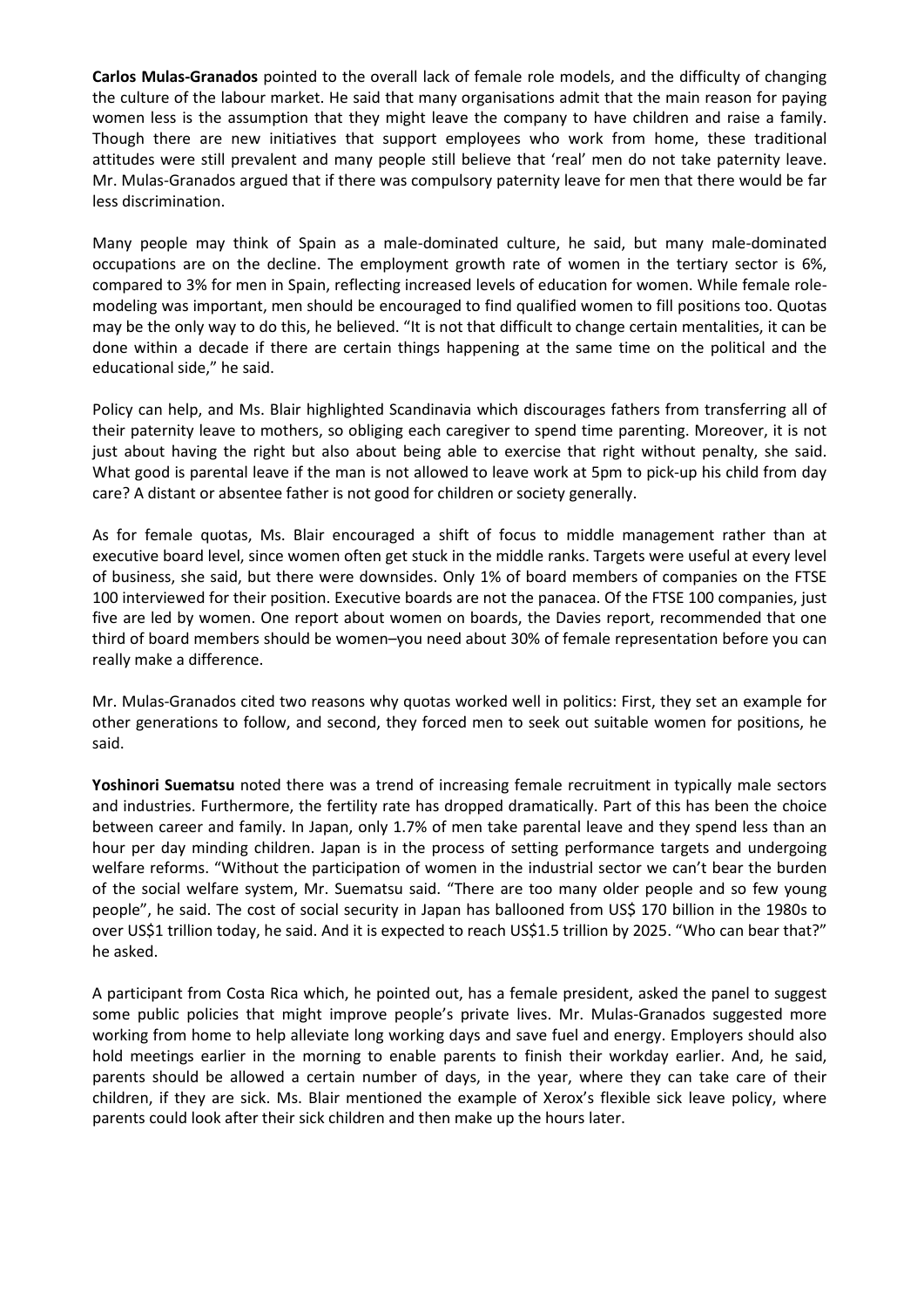In response to a question from the floor, Ms. Blair said that what works well is when men and women work together instead of apart. She emphasised the need to use technology to inform global mentoring to bring out talent from around the world. Her foundation, for instance, provided an online facility so that a business advisor in the UK was able to mentor a woman in Palestine who was setting up her own food business. Had they been in Palestine, they might not have been able to sit in the same room together, Ms. Blair said.

-------------------------

## <span id="page-2-0"></span>*Panel 2***: Women's economic empowerment**

Moderator: **Alison Smale**, Executive Editor, *International Herald Tribune*

- Speakers: **Nizar Baraka**, Minister delegate to the Prime Minister, Economic and General Affairs, Morocco
	- **Sanjit Bunker Roy**, Director and Founder, Barefoot College, India

**Melanne S. Verveer**, Ambassador-at-Large for Global Women's issues, Department of State, United States

Discussants: **Ján Kubiš**, Executive Secretary, United Nations Economic Commission for Europe (UNECE) **Monika Queisser**, Head of Social Policy Division, Directorate of Employment, Labour and Social Affairs, OECD

Moderator **Alison Smale** began by asking Melanne S. Verveer why she felt promoting entrepreneurship among women was important.

**Melanne S. Verveer** emphasised that countries that are comparably closer to gender parity tend to be more prosperous. Indeed, according to Ms. Verveer, "there is no better way to drive countries out of poverty or to drive economic growth than women's economic empowerment". She said that women running small businesses on their own have a considerable positive impact on economic activity overall.

So why then was more progress not being made? First, Ms. Verveer blamed insufficient access to training for the few women who are active in business. Second, she said that major barriers, including lack of access to credit, networks and mentors, prevented women who do dispose of the necessary training from starting their own enterprises. Thirdly, there may be discriminatory laws or a general culture that gives women more risk-averse behaviour, all preventing them from becoming entrepreneurs.

Giving an account of the economic and social progress made in Morocco with regard to women in business, **Nizar Baraka** spoke of a "willingness to make progress in this area, particularly by learning from other countries that have gone through a similar situation". He argued that dignity was an essential ingredient for the economic empowerment of women–dignity that comes as a result of overcoming discrimination and gaining equal access to professions. The Moroccan minister described a model of incubators to help nurture women entrepreneurs – whereby more experienced women entrepreneurs would transmit their experience to younger colleagues.

Minister Baraka argued that "it is crucial that we do not limit women to small businesses and microcreditfunded activities". He said that women must aspire to run enterprises of all sizes. Asked about his opinion on the threat that Tunisian women who have gained some respect and responsibility during the uprisings will see their progress vanish soon, Mr. Baraka was confident that Morocco would be able to contribute some of its experience on the issue, as the kingdom has already undergone some changes.